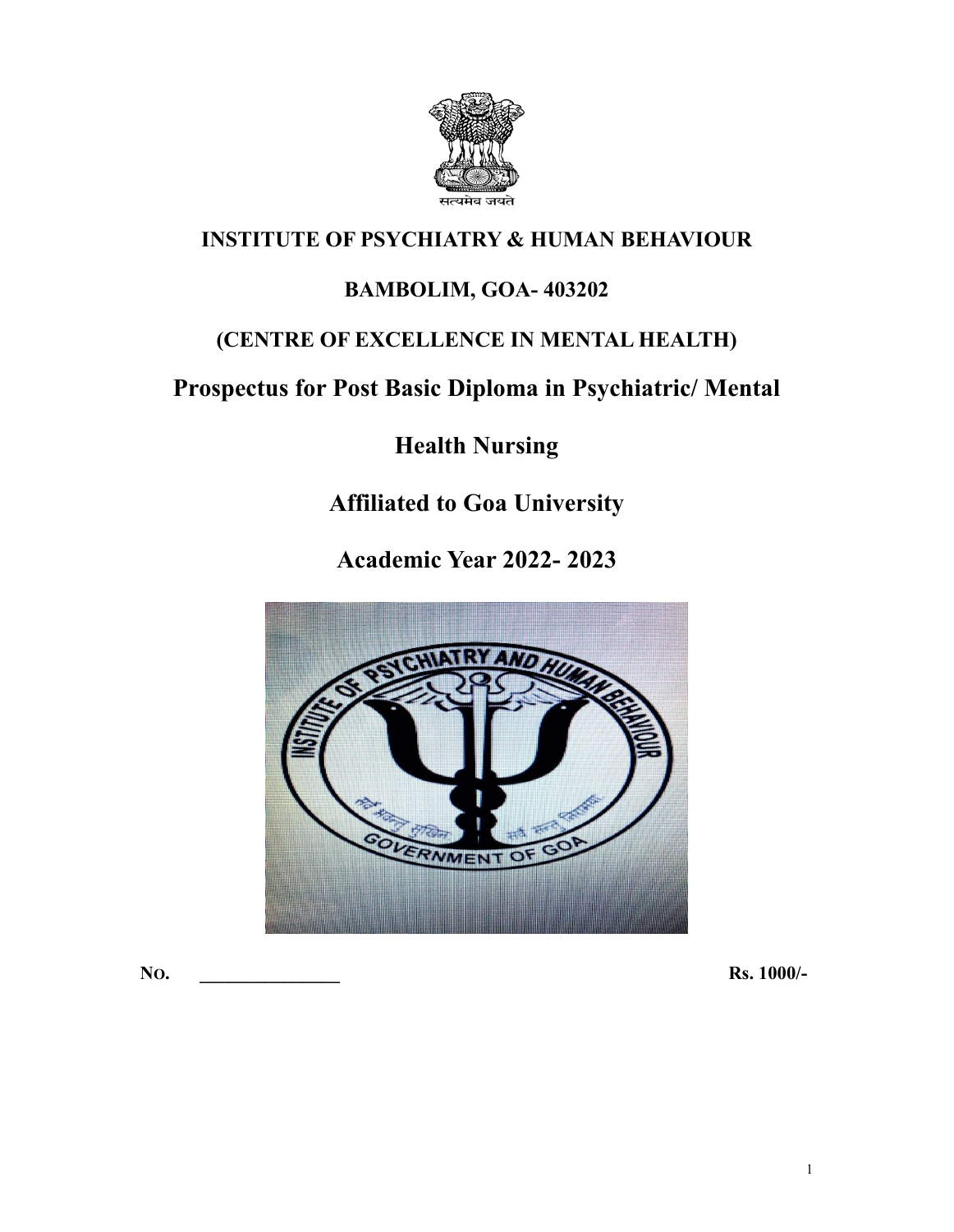### **INSTITUTE OF PSYCHIATRY & HUMAN BEHAVIOUR BAMBOLIM-GOA**

| Sr. No.          | <b>PART I</b>                                        | Page No                 |
|------------------|------------------------------------------------------|-------------------------|
|                  |                                                      |                         |
| 1.               | Introduction                                         | 3                       |
| 2.               | Objectives                                           | $\overline{\mathbf{3}}$ |
| $\overline{3}$   | Course of Study                                      | $\overline{\mathbf{3}}$ |
| $\overline{4}$ . | Scheme of teaching hours                             | $\overline{4}$          |
| 5.               | Scheme of examination                                | $\overline{4}$          |
| 6.               | Fees                                                 | 5                       |
| 7.               | Bond                                                 | 5                       |
| 8.               | Affidavit                                            | 5                       |
| 9.               | Anti Ragging                                         | 6                       |
| 10               | Miscellaneous                                        | 6                       |
|                  | <b>PART</b><br>$\mathbf{I}$                          |                         |
| 1.               | Eligibility for admission                            | 7                       |
| 2.               | Application for admission                            | 7                       |
| 3.               | Testimonials and certificates required               | 8                       |
| 4.               | Allocation of seats                                  | $\overline{8}$          |
| 5.               | Photograph                                           | 9                       |
| 6.               | <b>Special Instruction</b>                           | 9                       |
| 7.               | <b>Reservation Under Various Category</b>            | 9                       |
| $8\,$            | Guidelines for Selection                             | 10                      |
| 9                | Notification of Eligibility, Selected and Waitlisted | 10                      |
|                  | Candidates                                           |                         |
| 10.              | Cancellation of admission.                           | 10                      |
| 11               | Stipend                                              | 11                      |
| 12               | Proforma for certificates                            | 12                      |
| 13               | <b>Application Form</b>                              | 15                      |
| 14               | Schedule of Admission                                | 18                      |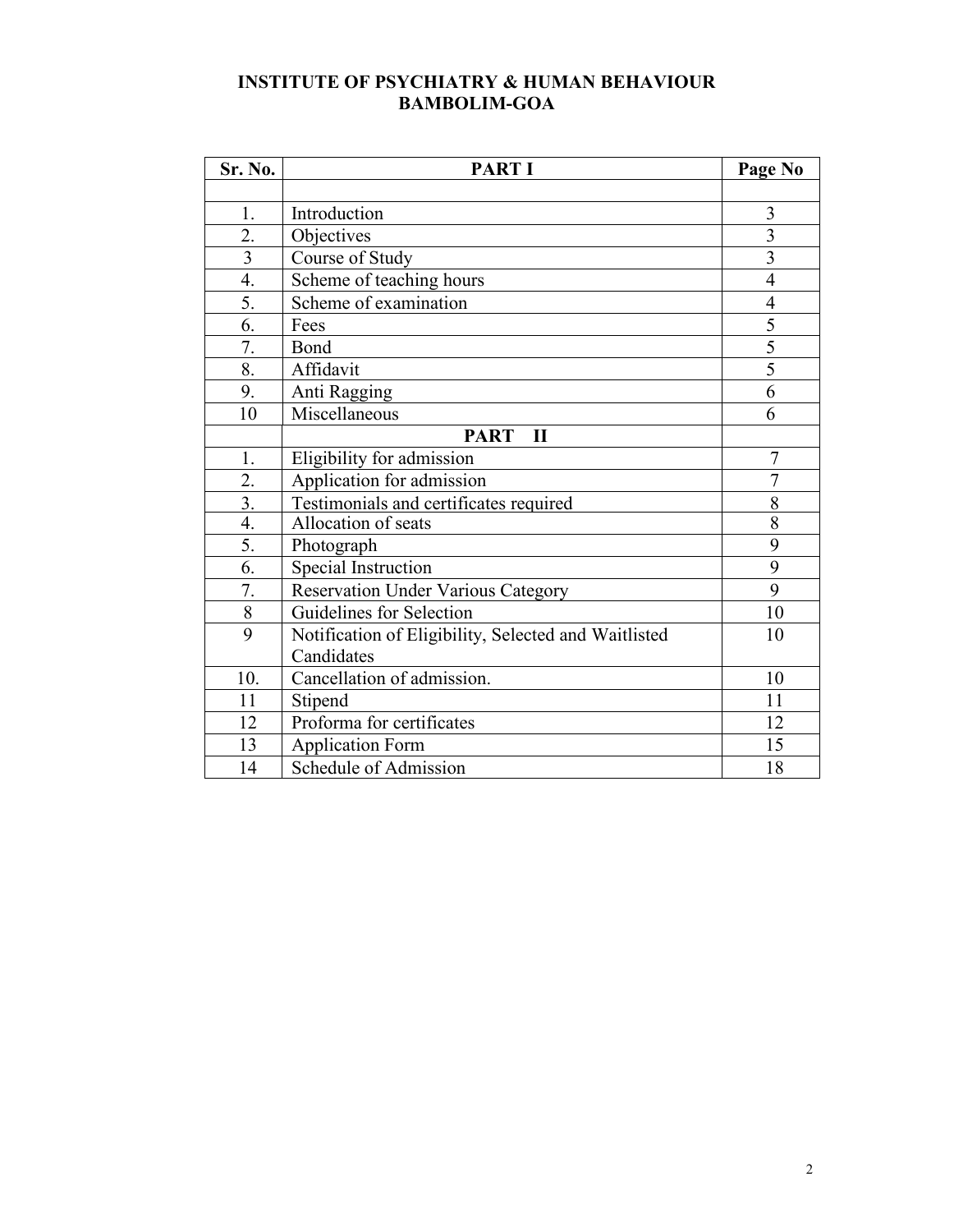### **PART – I**

### **1. INTRODUCTION**

The Institute of Psychiatry and Human Behaviour was established as an independent entity on 8<sup>th</sup> December 1980, after integration of the Mental Hospital which was functioning under the Directorate of Health Services since July 1957, and the Department of Psychiatry of the Goa Medical College functioning since 1968. Post Graduate Program in Psychiatry is conducted at this Institution in collaboration with Goa Medical College. This Institute is affiliated to the Goa University and is under the administrative control of Government of Goa.

The Institute of Psychiatry and Human Behaviour started the one year program in Nursing under the Centre of Excellence i.e. The Post Basic Diploma in Psychiatric/Mental Health Nursing from the academic year 2019-2020.

### **2. OBJECTIVES OF THE INSTITUTE**

- (i) To be one of the premier mental health teaching institute for producing professionals in the field of Psychiatry, Nursing and Allied Health Sciences.
- (ii) To provide holistic mental health care.
- (iii)To promote research activities in the field of Mental Health.

### **3. COURSE OF STUDY**

The Post Basic Diploma Psychiatric/Mental Health Nursing is a one year program and shall be governed by the relevant ordinances laid down by the Goa University.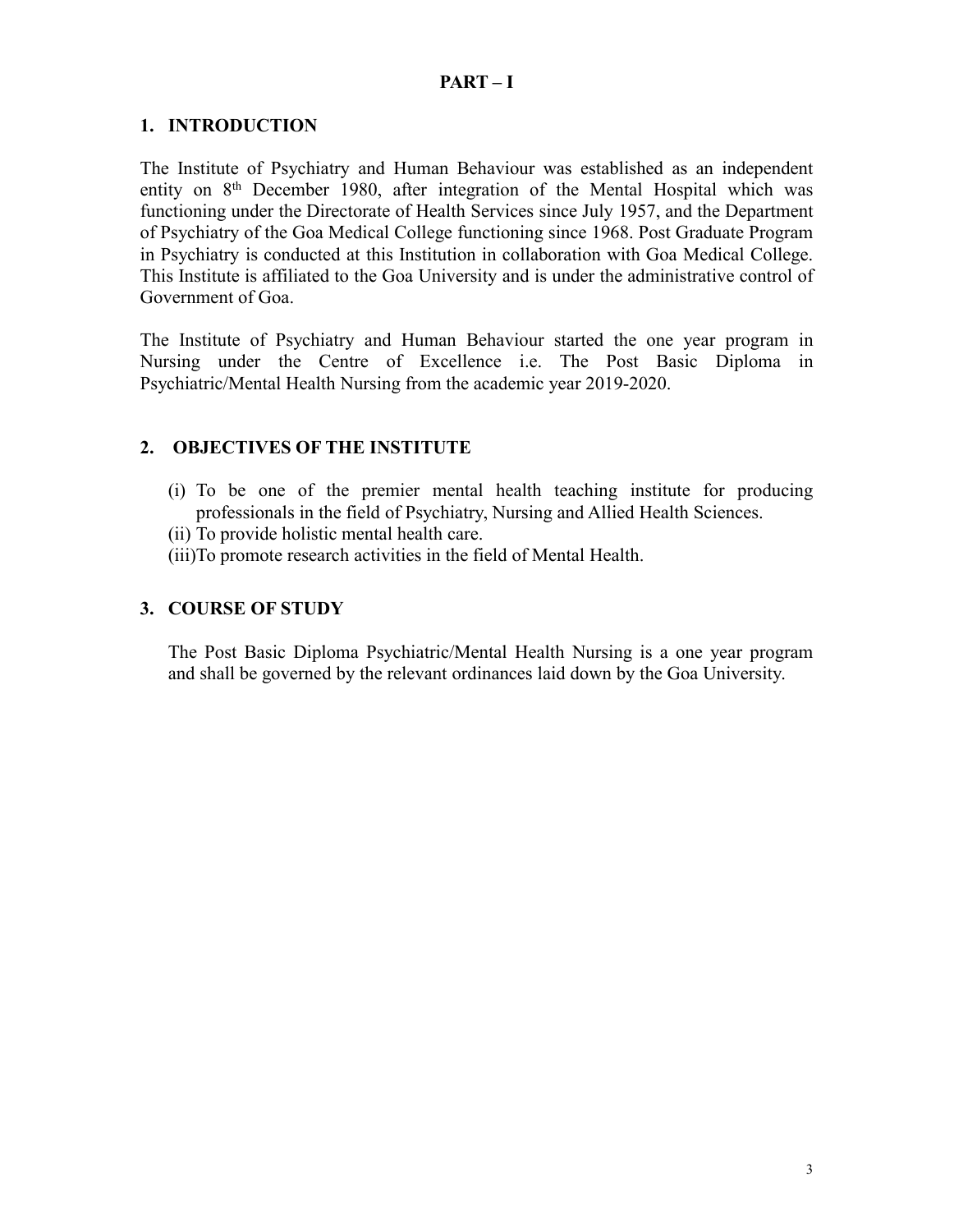## **4. SCHEME OF TEACHING HOURS.**

The scheme of teaching hours for the one-year program shall be as follows:

|      | <b>Theory</b>                              | <b>Theory</b> | Practical |
|------|--------------------------------------------|---------------|-----------|
|      | Clinical Nursing - I (Foundation Course)   | 155           | 1280      |
| 2    | Clinical Nursing -II ( Psychiatric/Mental  | 155           |           |
|      | Health Nursing)                            |               |           |
| 3    | Supervision & Management, Clinical         |               |           |
|      | Teaching, Elementary Research & Statistics |               |           |
|      | Supervision & Management                   | 30            |           |
| ii.  | Clinical Teaching                          | 30            |           |
| iii. | Elementary Research & Statistics           | 30            |           |
| 4    | Internship                                 |               | 160       |
|      | <b>Total</b>                               | 400           | 1440      |

## **5. SCHEME OF EXAMINATION SHALL BE AS FOLLOWS**:

|   | <b>Theory</b>                         | <b>Internal</b> | <b>External</b> | <b>Total</b> | <b>Duration</b> |
|---|---------------------------------------|-----------------|-----------------|--------------|-----------------|
|   | Clinical Nursing - I (Foundation      | 50              | 150             | <b>200</b>   | 3 hours         |
|   | Course)                               |                 |                 |              |                 |
| 2 | Clinical Nursing -II (Psychiatric/    | 50              | 150             | 200          | 3 hours         |
|   | Mental Health Nursing)                |                 |                 |              |                 |
| 3 | Supervision & Management, Clinical    | 50              | 150             | 200          | 3 hours         |
|   | Teaching, Elementary Research &       |                 |                 |              |                 |
|   | <b>Statistics</b>                     |                 |                 |              |                 |
|   | <b>Practical</b>                      |                 |                 |              |                 |
|   | Clinical Nursing (including teaching) | 100             | 100             | 200          |                 |
|   | $&$ supervision)                      |                 |                 |              |                 |
|   | <b>Total</b>                          | 250             | 550             | 800          |                 |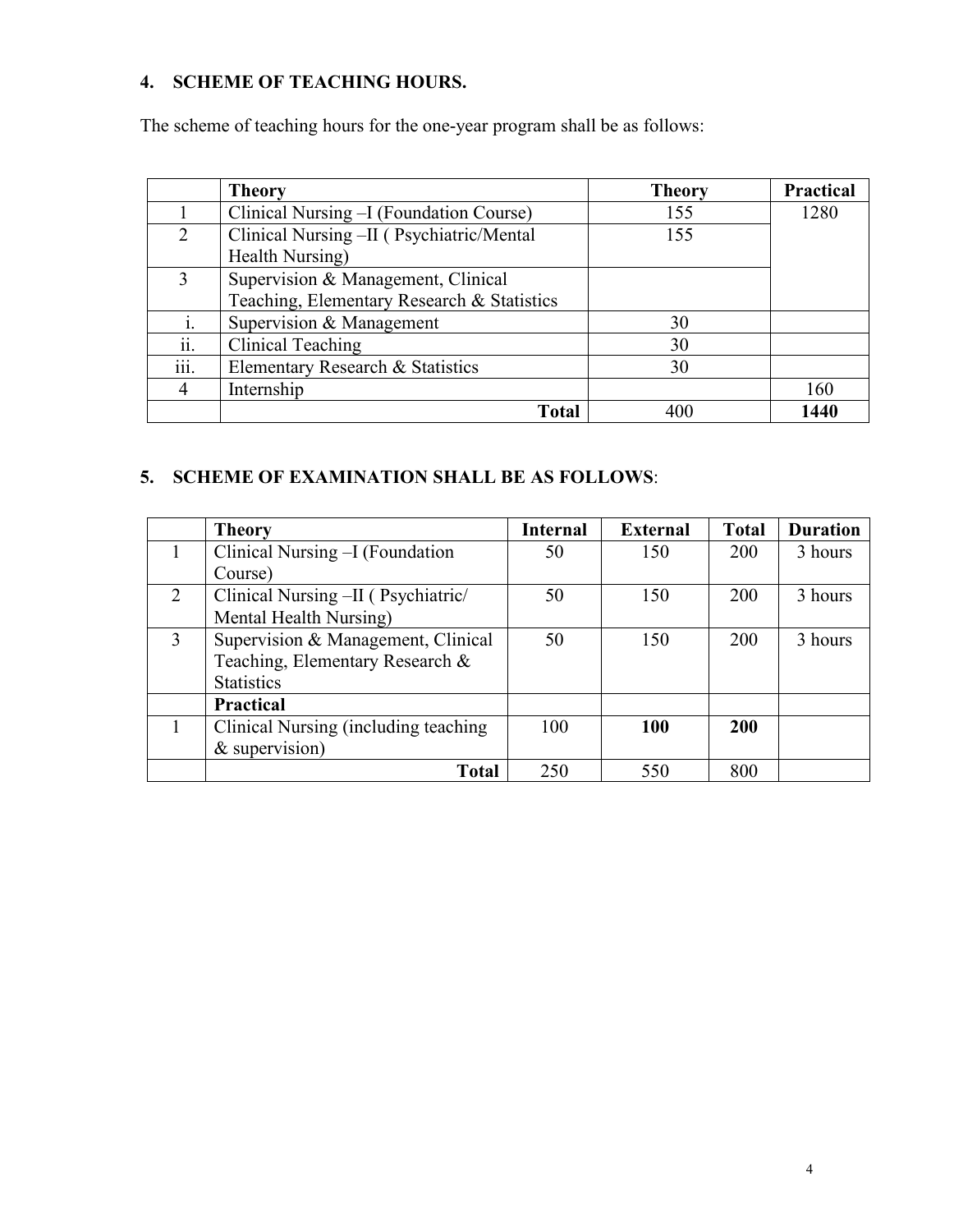### *6***. FEE STRUCTURE**

Fee structure for the academic year 2022-23.

| $\left( 1\right)$ | Admission fee                       | $Rs.100/-$   |
|-------------------|-------------------------------------|--------------|
| (11)              | Annual fee                          | Rs. 10000/-  |
| (iii)             | Laboratory fee/ Computer fee        | Rs. 1000/-   |
|                   |                                     |              |
| (iv)              | Gymkhana fee                        | $Rs. 500/-$  |
| $\mathbf{v}$      | Annual Library deposit (refundable) | $Rs. 2000/-$ |
| (vi)              | <b>Student Aid Fund</b>             | $Rs. 100/-$  |
| vii)              | Institute Examination fee           | Rs. 2000/-   |
| viii              | Magazine fee                        | $Rs. 100/-$  |
| (1X)              | <b>Identity Card</b>                | $Rs. 100/-$  |
| $(\mathbf{x})$    | Caution deposit (refundable)        | $Rs. 500/-$  |
|                   | <b>Total Fee</b>                    | Rs. 16400/-  |

Fees once paid shall not be refunded.

- 6.1 In addition to the above the students will be required to pay the following fees:
	- a) Institute fees as prescribed by the area where student gains practical experience in or out of State of Goa.
	- b) Examination fee as prescribed by the Goa University.
	- c) Annual Goa University Sports Affiliation fee Rs. 250/-
	- d) Enrollment & Registration fees prescribed by Goa University.

#### **All fees are subject to change.**

### **7. BOND**

- 1. In-Service candidates/Government employees: will execute a bond as per the Government guidelines in force from time to time.
- 2. Other Candidates: will have to execute a bond as per Government directives issued from time to time.

#### **8. COMPLETION OF PROGRAM**

- **8.1** On admission every student will submit an affidavit stating that he/she will be attending the Post Basic Diploma Psychiatric/Mental Health Nursing program at the Institute of Psychiatry & Human Behaviour regularly, and is not working in any institution during their study period.
- **8.2** Every candidate shall execute the bond of Rs 10,00000 ( Rupees Ten Lakh ) or as decided by the Government from time to time, within 24 hours of provisional admission failing which the admission shall be deemed fit to be cancelled.
- **8.3** In case of non-completion or discontinuation of the program, the candidate will have to pay a penalty of an amount of **Rupees Ten Lakhs.**
- **8.4** Original qualification documents will have to be deposited with the Institute at the time of admission for the program which will be handed over after completion of the bond period.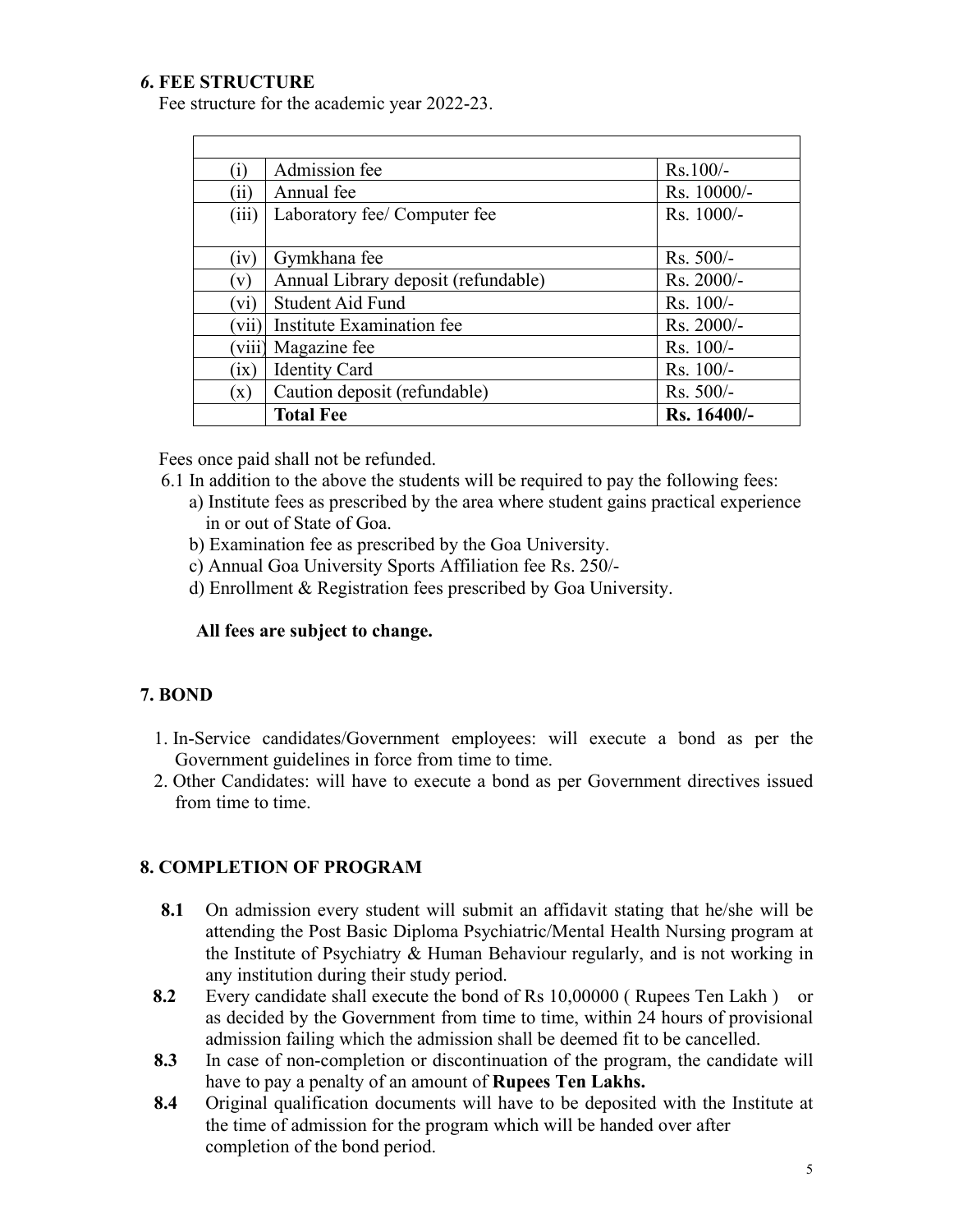### **9. ANTI-RAGGING**

- 9.1 RAGGING IS STRICTLY PROHIBITED, AS PER THE GOA PROHIBITION OF RAGGING ACT, 2008: GOA ACT 9 0F 2009 AND GOA ACT 17 OF 2010. ANY STUDENT/STUDENTS WHO IS /ARE FOUND GUILTY OF RAGGING AND /OR ABETTING RAGGING IS/ARE LIABLE FOR PUNISHMENT.
- 9.2 On admission, every student shall register affidavits online ([https://www.antiragging.in/Site/Affidavits\\_Registration.aspx](https://www.antiragging.in/Site/Affidavits_Registration.aspx)) affirming to the effect that he/she has not been expelled and/or debarred by any institution for any act of ragging and further that he/she will not indulge actively or passively, in the act or abet the act of ragging and if found guilty of ragging and/or abetting ragging will be liable for punishment. A copy of anti-ragging affidavit shall be submitted within 30 days of admission.
- 9.3 Punishment for ragging
	- a. Whoever directly or indirectly, commits, participates in, abets or propagates, ragging, within or outside this institute shall, on conviction, be dealt with by the Director of the institute and resorted to disciplinary action.
	- b. If the individuals committing or abetting ragging are not identified, collective punishment will be resorted as a deterrent punishment and to ensure collective pressure on the potential raggers.
	- c. Any student so convicted shall further be removed from the roll of the institution and such students shall not be admitted in any other educational institution in the state of Goa for a period of three years from the date of such conviction.
	- d. The punishment may also take the shape of:

i) Debarring from representation in events;

ii) Withholding results; and

iii)Suspension or expulsion from institute

e. The migration certificate shall include an entry of whether the student had indulged in ragging and in particular was punished for ragging, apart from the student's general conduct and behaviour.

### **10. MISCELLANEOUS**

- 1. All students shall compulsorily wear uniform as prescribed by the Institute.
- 2. Students shall follow rules in respect of use of the Institute's library and laboratory facilities. They shall also follow the rules and regulations where they gain their practical experience.
- 3. Students are required to be immunized against hepatitis-B before the commencement of their practical experience. (Documentary proof is to be attached- the fitness medical certificate).
- 4. Attendance: Students require to have a minimum of 80% attendance in theory and 100% in practical**)**, to be eligible to appear for the examination. However if the student does not have 100% attendance in practical he/she may be allowed to answer the examination if attendance is 80% and he/she completes the requirements within 4 weeks of completing the examination.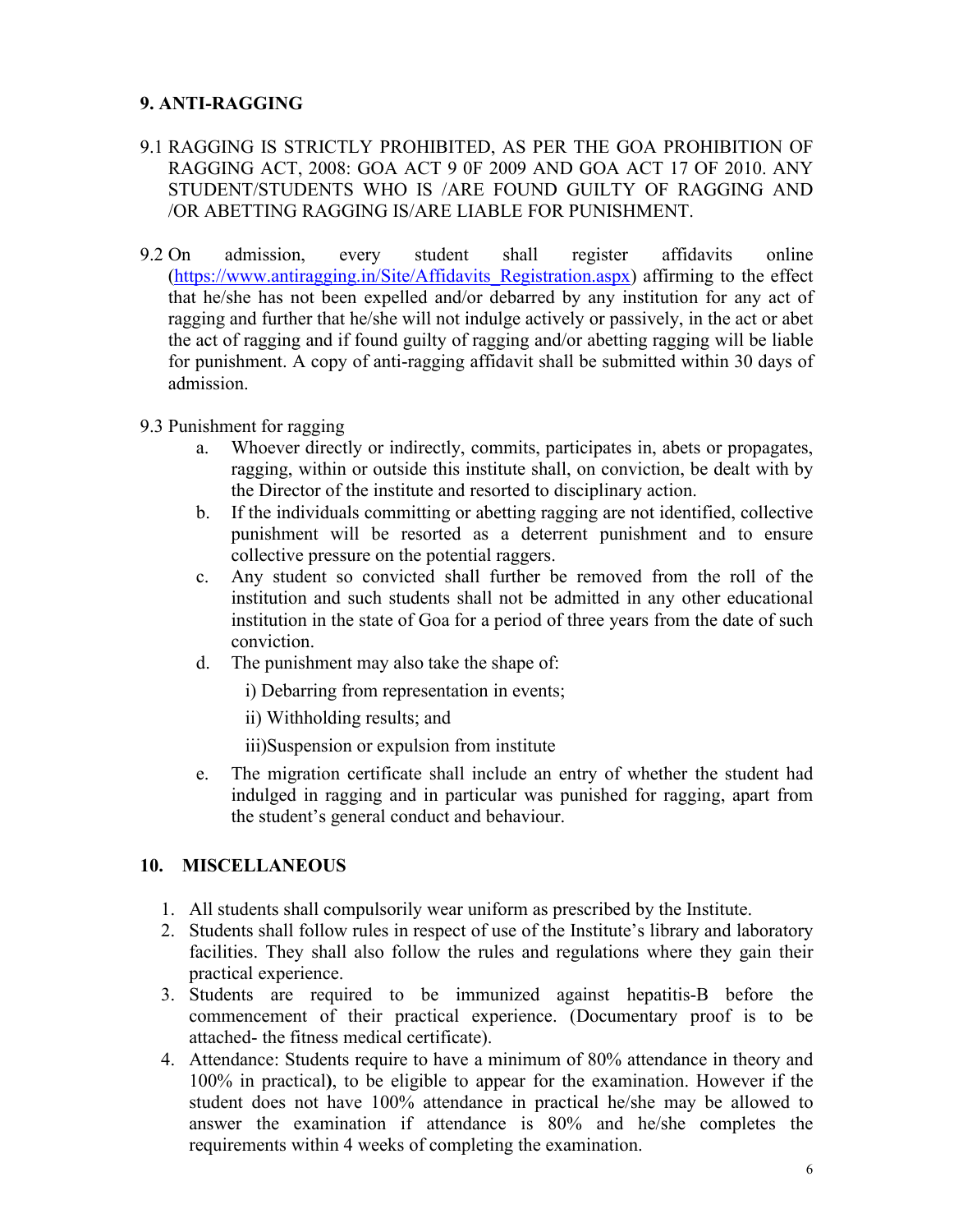### **PART- II**

### **1. ELIGIBILITY FOR ADMISSION**

- **1.1** A candidate to be admitted for the Post Basic Diploma in Psychiatric / Mental Health Nursing Program Should
	- a) Be a citizen of India.
	- b) Have passed the General Nursing Midwifery (GNM) / B.Sc. Nursing/Post Basic B.Sc. Nursing Programme from a Nursing institution recognized by the Indian Nursing Council, New Delhi with a minimum of 55% aggregate marks.
	- c) Be a Registered Nurse and Registered Midwife (RNRM) or equivalent in lieu of Midwifery from a State Nursing Council recognized by Indian Nursing Council (INC).
	- d) Have a minimum of one-year work experience after GNM/B.Sc. Nursing, OR one-year prior to, or after, Post Basic B.Sc. Nursing.
	- e) Be medically fit (all candidates who have cleared the entrance examination will have to be found fit by the Medical Board at the Goa Medical College).
- **1.2** In-service candidates of state/central applying for admission should produce study permission/NOC obtained from the employer. Advanced copy of application submitted by the candidates without study permission/NOC will be accepted; however candidates shall submit the same on the day of admission.

### **2. APPLICATION FOR ADMISSION**

- **2.1** The application form is available online on the website of the Institute ([www.iphb.goa.gov.in](http://www.iphb.goa.gov.in/)).
- **2.2** Applicant has to pay Rs. 1000/- (Rupees One Thousand only) through a Demand Draft in favor of the Director, Institute of Psychiatry & Human Behaviour, Bambolim-Goa.
- **2.3** The application form duly filled along with the Demand Draft, and the testimonials/ certificates should be submitted personally or send by Registered A.D/Speed Post to the Director, Institute of Psychiatry  $\&$  Human Behaviour, Opp. Holy Cross Shrine, Bambolim, North Goa  $-403202$ . The institute shall not be held responsible for Postal delay.
- 2.4 The application for admission should reach the office of Institute of Psychiatry  $\&$ Human Behaviour on or before **15.06.2022** by **5.00** pm. In-service candidates should submit application through proper channel.
- 2.5 Candidates must ensure that they are eligible to apply for the program in accordance with the qualification and other terms and conditions for the purpose.All eligibility criteria are to be met prior to the last date of application*.*
- 2.6 Candidates are requested to check the official website of this Institute regularly for any updates till the commencement of the program.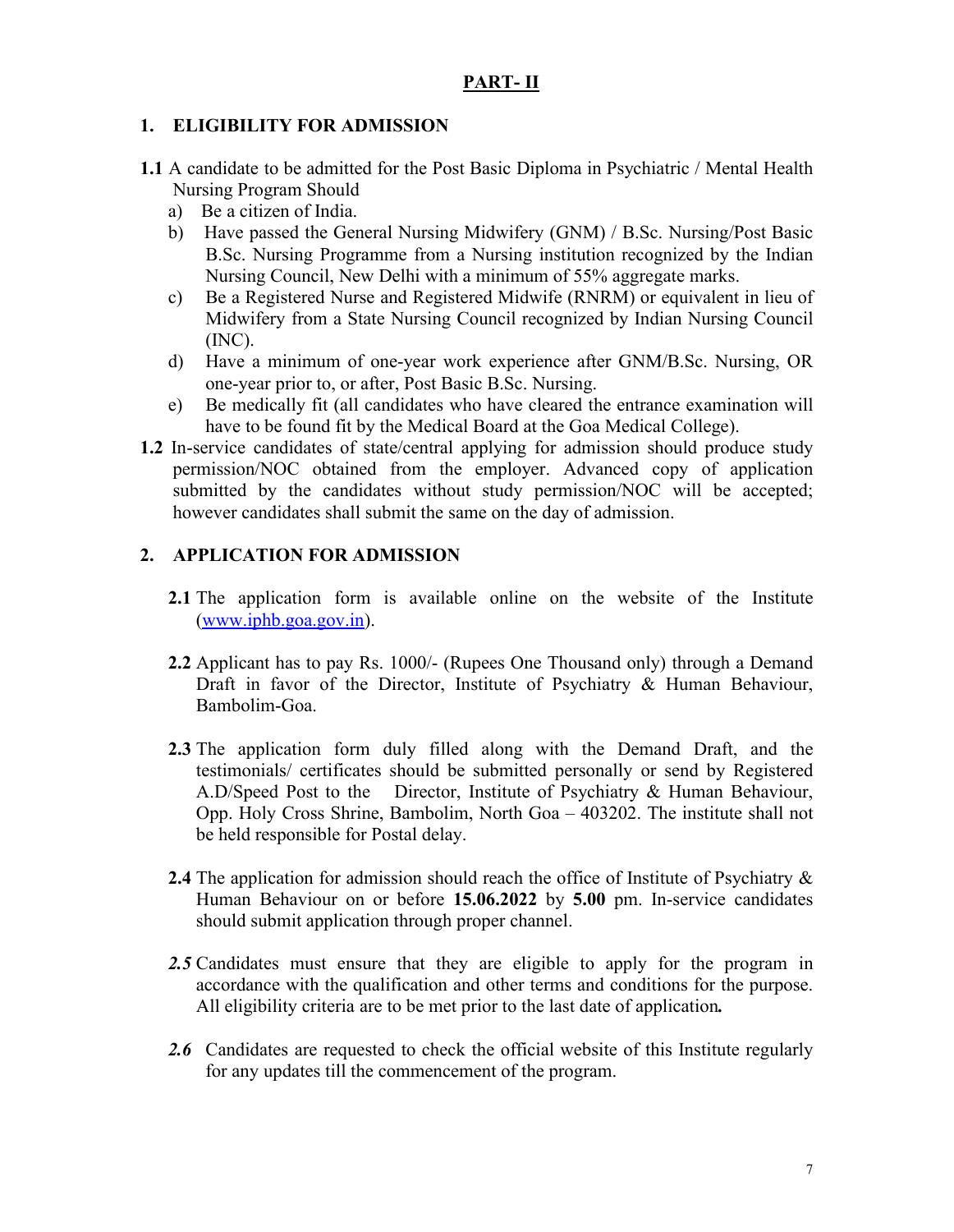### **3. TESTIMONIALS AND CERTIFICATES REQUIRED ALONG WITH APPLICATION FORM**

### **All eligible candidates shall submit the following self attested copies atthe time of applying for Admission:**

- a) Certificate of birth from the competent authority.
- b) Certificate of passing and statement of marks obtained at S.S.C. and H.S.S.C. issued by the recognized board.
- c) Certificate of passing and statement of marks obtained for GNM/B.Sc. Nursing /Post Basic B.Sc. Nursing Program issued by the University/Council.
- d) B.Sc. Nursing /Post Basic B.Sc. nursing degree issued by the university.
- e) Migration certificate issued by the recognized university/Council/Board if other than Goa University.
- f) Registration Certificate (including the latest renewal) from the State Nursing Council.
- g) Provisional Eligibility Certificate from the Goa University (if other than Goa University).
- h) A certificate that the candidate has been immunized against Hepatitis-B must be attached.
- i) Work experience certificate specifying the period of employment and area of work, if any.

### **4. FOR CLAIMING SPECIFIC CATEGORIES**

- a) A valid caste certificate in the prescribed proforma (Annexure I) from the Deputy Collector of Government of respective State for **candidates** claiming seat reserved for the Schedule Caste/Tribe category. Certificates issued by the Village Panchayat/Mamlatdar shall not be accepted.
- b) A recent and valid caste certificate (non-creamy layer and non-migrant) in the prescribed pro-forma (Annexure II) from the Deputy Collector of the area concerned for candidates claiming seat reserved for OBC category, and the prescribe proforma in Annexure III in case of Economicaly Weaker Sections. Certificates issued by Village Panchayat\ Mamlatdar shall not be accepted.
- c) A certificate from the constituted medical board of a Government Hospital, for a candidate claiming seat reserved for person with disability category indicating his/her disability and ability/fitness to undergo all parts of the syllabus of the program. The percentage of disability should be recorded on the fitness certificate. Persons suffering from not less than 40% (forty percent) disability shall be eligible for the reserved seat.
- d) Service Certificate from the head of the office/Department about the current posting of the candidate/spouse/parent, for candidates claiming seat reserved for Goa State/Central Government employees including Goa state/Central Government/Public Sector undertaking and defense personnel. The service certificate should indicate the full name of the candidate/spouse/parent, designation date of transfer order, place transferred from, date of joining and present status of posting for candidates applying under CSP category.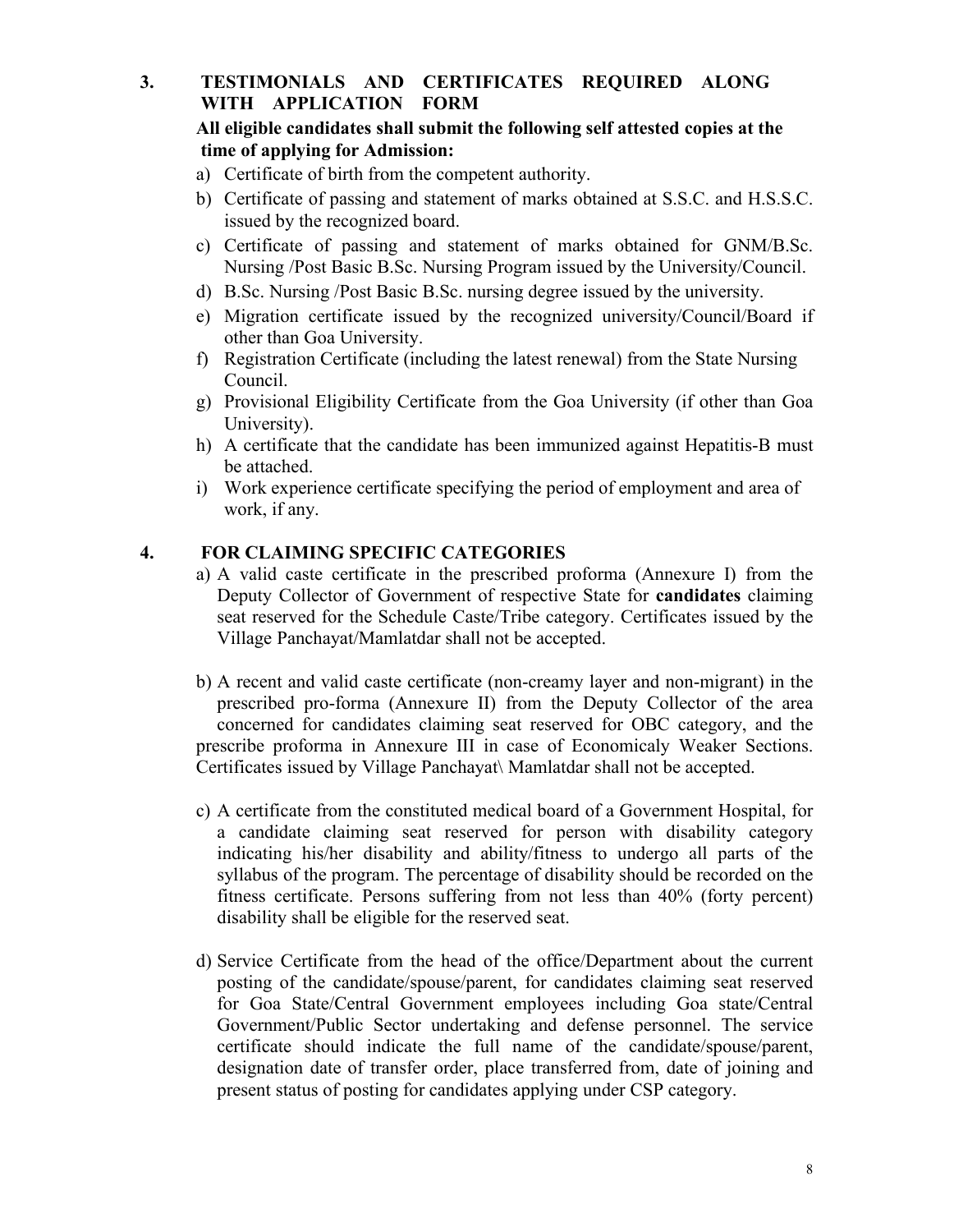### **5. PHOTOGRAPHS**

### **All Candidates must**

- **a)** Affix their recent passport size photograph on the application form after which the same is to be self attested
- **b)** Submit an additional copy of the photograph with their names written in pencil on the reverse side of the photograph

### **6. SPECIAL INSTRUCTIONS**

- a) Applications which are incomplete or submitted after the due date and time as notified will not be considered.
- b) All certificates enclosed with the application form should be self-attested.
- c) Copies of certificates attached with the application form will not be returned even if the candidate is not selected.
- d) No original certificates should be attached to the application.
- e) The candidate will have to produce certificates in original for verification at the time of admission.
- f) Candidate will have to submit Migration Certificate issued by the recognized university within a month.
- g) Candidate will have to submit Provisional Eligibility Certificate from recognized University at the time of admission .
- h) The candidate applying for Post Basic Diploma in Psychiatric/Mental Health Nursing program must have completed the age of 18 years on or before 31<sup>st</sup> December 2021.

### **7. RESERVATION UNDER VARIOUS CATEGORIES**

Reservation of seats in case of Scheduled Caste (SC) and Scheduled Tribe (ST) candidates for admission to various programs of study in the Institute of Psychiatry Human Behaviour shall be on the basis of the reservation policy of the State Government.

- 2% of seats available shall be reserved for candidates belonging to SC category.
- 12% of seats available shall be reserved for candidates belonging to ST category.
- 27% of total seats available shall be reserved for candidates belonging to other backward classes (OBC) of the State of Goa as per the directives of the State Government.
- 10 % of seats available shall be reserved for candidates belonging to Economically Weaker Section on production of certificate issued by the Mamlatdar.
- 50% of seats available shall be reserved for the Resident of Goa on Production of 15 year residence certificate issued by the Mamlatdar.
- 5% seats available are reserved for persons with disabilities in admission requirements. The 5% quota will have "horizontal reservation".

 $N.B.$ 

- a) \***Four** seats will be reserved for the Nursing staff presently working in the Institute of Psychiatry & Human Behaviour Bambolim Goa.
- b) In case there is no eligible candidate in any of the Reserved Categories, the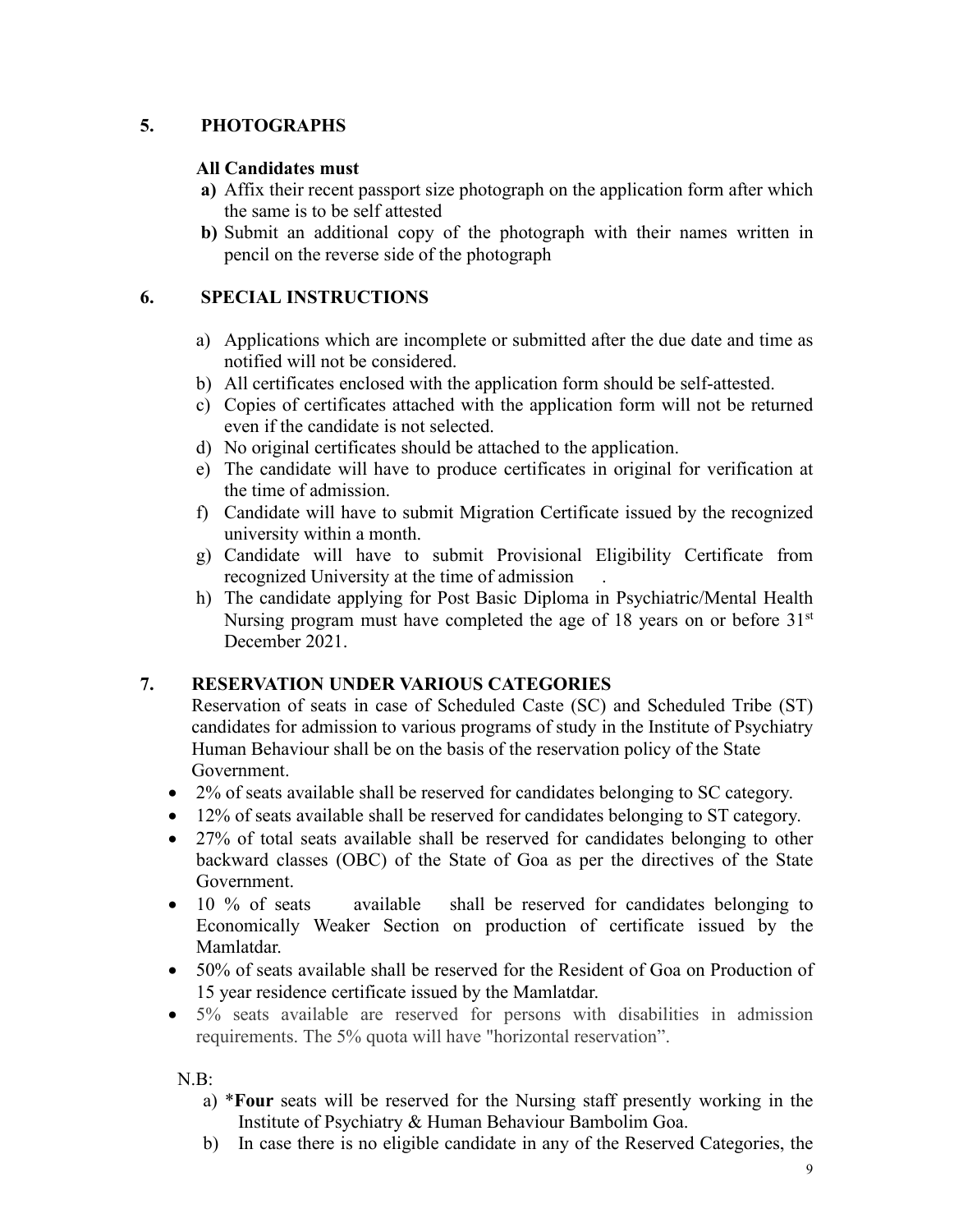seat/s shall be transferred to the General category.

### **8. GUIDELINES FOR SELECTION**

- 1. Candidates shall be provisionally selected on the basis of a written and skill-based entrance examination. The selection shall be as per merit in the entrance examination which will be held on a date and time specified on the last page. There will be equal weight age of marks for the written and skilled-based test.
- 2. The entrance examination shall be based on the nursing syllabus.
- 3. If Candidates have equal scores in the entrance examination, the candidate having a higher score in the qualifying examination will be selected.<br>4. If Candidates have equal scores in the entrance examination and qualifying
- examination, the candidate having maximum work experience will be selected.
- 5. If Candidates have equal scores in the entrance examination and qualifying examination, and have equal work experience, the candidate who is older (in age) will be selected.

### **9. NOTIFICATION OF ELIGIBILITY, SELECTED AND WAITLISTED CANDIDATES**

The eligible list of candidates will be displayed on notice board and the institute's website.

Candidates are expected to bring to the notice of the Director (in writing) any discrepancy on the eligibility list within 24 hours of display, failing which the candidate himself/herself shall be responsible for the consequence of such an error. The candidate should also ensure that the revised position if any is informed to him/her.

The names of the candidates who are provisionally selected and are in the waiting list will be displayed separately on the notice board and the website of the Institute of Psychiatry & Human Behaviour, Bambolim, Goa. The list of waitlisted candidates will be displayed as per availability of seats.

The provisionally selected candidates should report to the Institute of psychiatry  $\&$ Human Behaviour on the date and time as notified schedule of admission process**,** long with the fees and their original certificates for verification. Fees are to be paid by Demand Draft drawn in favour of, Director, Institute of Psychiatry & Human Behaviour, Bambolim, Goa.

### **10. CANCELLATION OF ADMISSION**

### **10.1 Candidates not reporting:**

- a). If any candidate who is offered admission does not report or pay the prescribed fees within the date specified in the notice of admission, the offer will be treated as cancelled and seat will be offered to the next eligible waitlisted candidate.
- b). Even if a candidate pays the tuition fees, but fails to join the Institute within 15 days from the commencement of the term or from the date of payment of fees,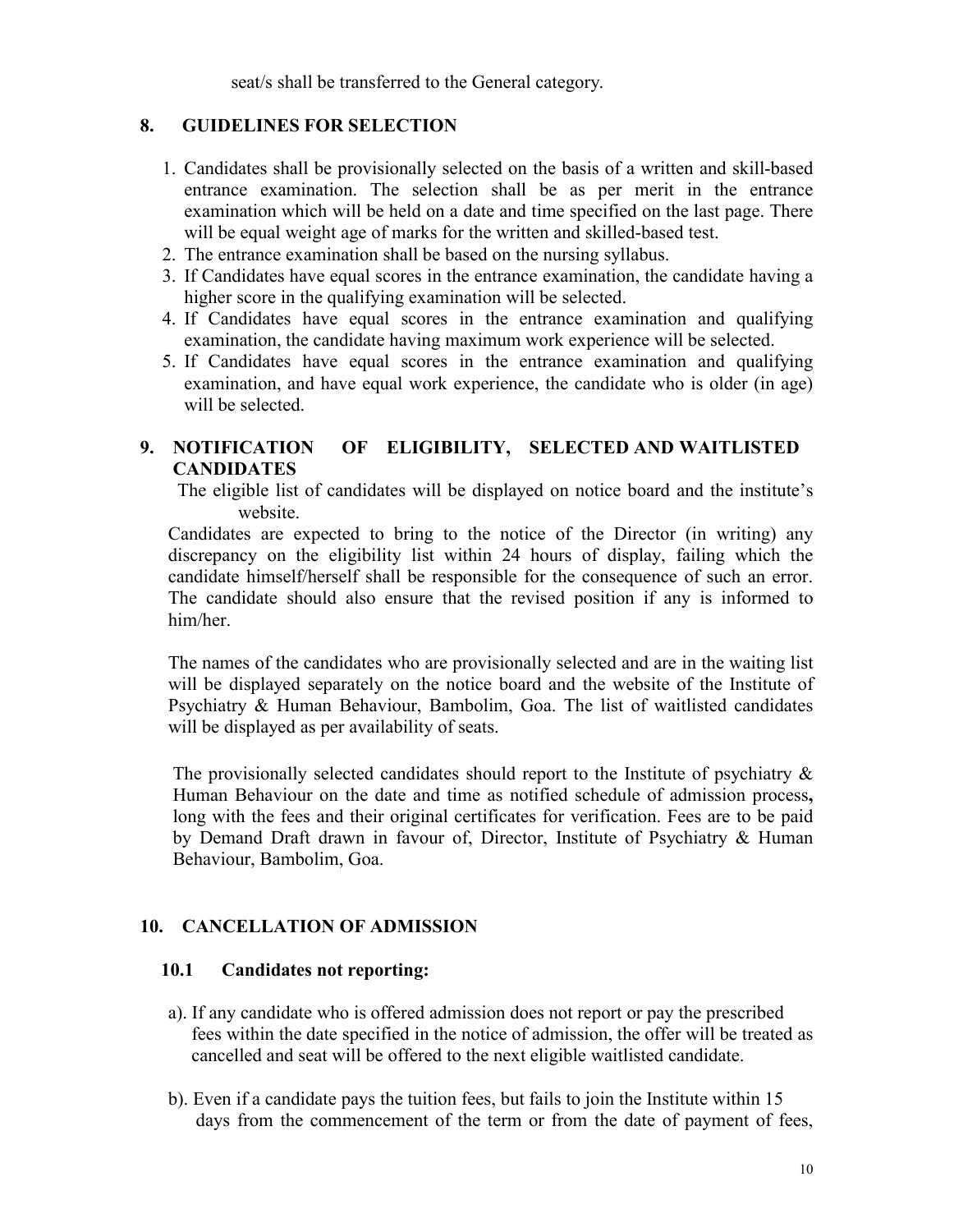whichever is later, Director can, at his discretion, cancel the admission of such candidate. The tuition fees paid by such candidate shall not be refunded.

### **10.2 Cancellation of Admission by Admitting Authority:**

If any information/certificate submitted by the candidate in connection with his/her admission is found to be incorrect at any time in the future, his/her admission shall be cancelled forthwith and the entire fees shall be forfeited.

### **11. STIPEND /SCHOLARSHIP**

Stipend of Rs. 15,000/- per month will be paid to the students pursuing Post Basic Diploma in Psychiatric / Mental Health Nursing.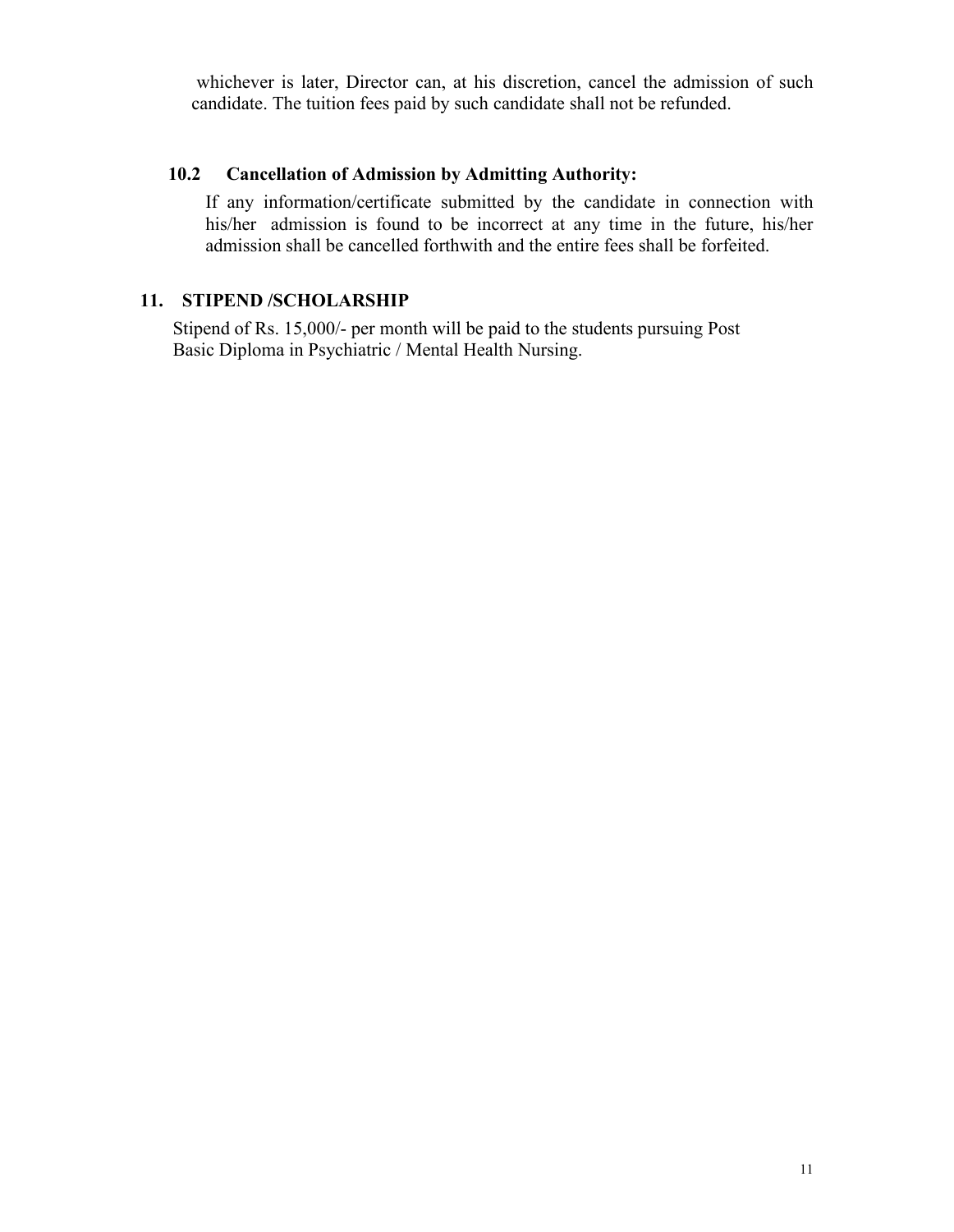### **ANNEXURE – I - CASTE CERTIFICATE (SC / ST)**

| 1. This is to certify that Shri/Kum.                                                                                                    | Son/Daughter of                                               |
|-----------------------------------------------------------------------------------------------------------------------------------------|---------------------------------------------------------------|
|                                                                                                                                         | of village / town                                             |
|                                                                                                                                         | of the state of Goa belongs to the                            |
|                                                                                                                                         | Caste / Tribe which is recognized as a Scheduled Caste under: |
| The Constitution (Goa, Daman and Diu) Scheduled Caste order, 1968<br>The Constitution (Goa, Daman and Diu) Scheduled Tribes order, 1968 |                                                               |
|                                                                                                                                         |                                                               |
|                                                                                                                                         |                                                               |
|                                                                                                                                         |                                                               |
| dated 19th February, 1968.                                                                                                              |                                                               |
|                                                                                                                                         | Signature:                                                    |
|                                                                                                                                         | Designation: Deputy                                           |
|                                                                                                                                         | Collector                                                     |
| Place:                                                                                                                                  | (With seal of Office)                                         |
| Date:                                                                                                                                   |                                                               |

*Note:* The Term "Ordinarily reside" used here will have the same meaning as in section 20 of the Representation of the Peoples Act, 1950.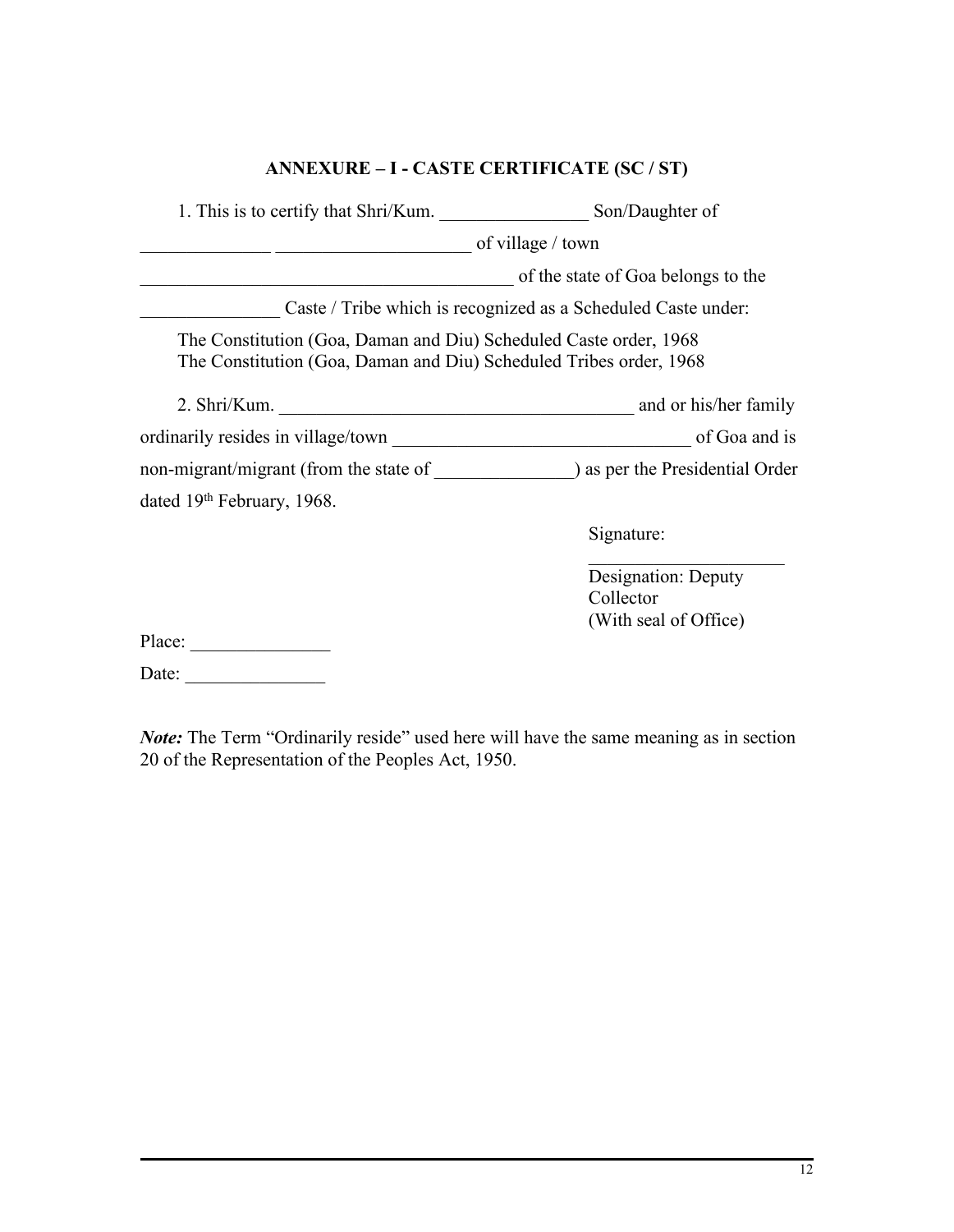### **ANNEXURE II – O.B.C CERTIFICATE FORM OF BACKWARD CLASS CERTIFICATE OFFICE OF DISTRICT MAGISTRATE /SUB-DIVISIONAL MAGISTRATE/MAMLATDAR**

| to certify that Shri/<br>This is                                                      | Son /Daughter of                                   |
|---------------------------------------------------------------------------------------|----------------------------------------------------|
|                                                                                       | village<br>of<br>town                              |
| the<br>of                                                                             | State of Goa belongs<br>the<br>to                  |
|                                                                                       | caste/community, which is recognised as a backward |
| class under the Government of India, Ministry of Welfare, resolution No.              |                                                    |
| 12012/68/93-BCC (C) dated 10th September, 1993 and resolution No. 12012/44/96-BCC     |                                                    |
| (C) dated 6th December, 1996, published in Gazette of India, Extraordinary, Part I,   |                                                    |
| Section I, dated 13th Sept, 1993 and dated 11th December, 1996 respectively, as also  |                                                    |
| mentioned under Govt. of Goa notification No. 13/3/84-LAWD/OBC dated 12.6.1987,       |                                                    |
| No. 13 /25/ 92-SWDPart dated 4.10.1995, No. 13/1/97-SWD dated 3.3.1997, No. dated     |                                                    |
| 13.5.1997, No. dated 12.12.1997, No. dated 23.9.1998, No. dated 30.6.2000 as amended. |                                                    |
|                                                                                       |                                                    |

| Shri/Kum.                              |                     | and or his/her |  |
|----------------------------------------|---------------------|----------------|--|
| family ordinarily resides at House No. | in village $/$ town | Taluka         |  |
| of Goa.                                |                     |                |  |

It is certified that he/she as on the date of issue of this certificate belongs to persons/sections of non-creamy / creamy layer mentioned in column 3 of the schedule of the Government of India, Department of Personnel & Training O.M. No. 36012/22/93/Est)SCT) of 1993.

| Shri/Kum.                                 | and or his/her                  |
|-------------------------------------------|---------------------------------|
| family ordinarily resides in village/town | of Goa and is                   |
| non-migrant/migrant (from the state of    | ) as per the presidential order |
| dated 19th February, 1968.                |                                 |
|                                           |                                 |

Designation:………………

(With seal of Office)

| Place: |  |  |  |
|--------|--|--|--|
| Date:  |  |  |  |

*Note*: The Term "Ordinarily reside" used here will have the same meaning as in section 20 of the Representation of the Peoples Act, 1950. **\_\_\_\_\_\_\_**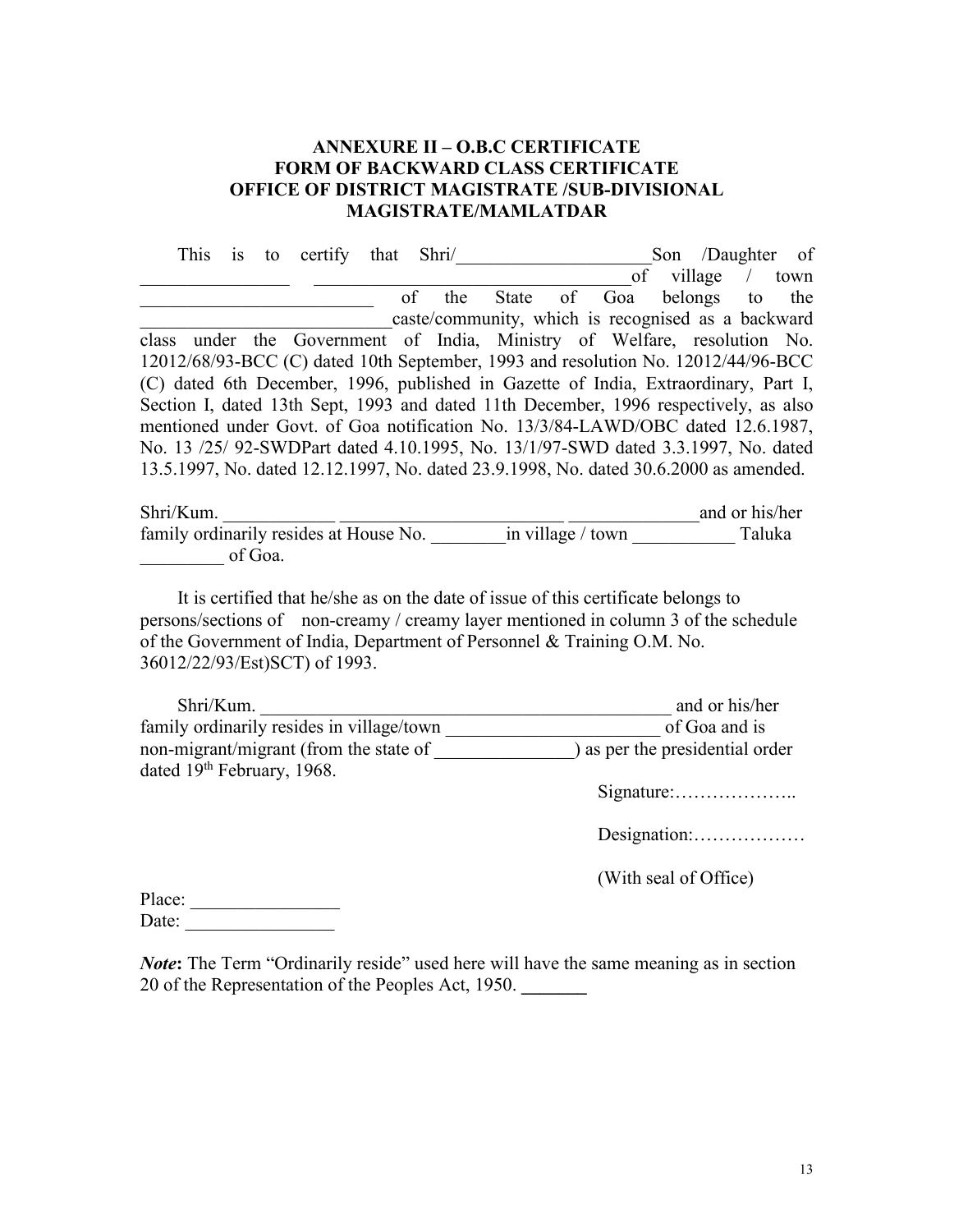#### **PROFORMA FOR CERTIFICATES ANNEXURE-III INCOME & ASSEST CERTIFICATE TO BE PRODUCED BY ECONOMICALY WEAKER SECTIONS**

Certificate No.: Date: **VALID FOR THE YEAR \_\_\_\_\_\_\_\_\_\_\_\_\_\_\_\_\_\_\_\_\_\_** This is to certify that Shri/Smt./Kumari son/daughter/wife of permanent resident of Village/street Post. Office District\_\_\_\_\_\_\_\_\_\_\_\_\_\_\_\_\_\_\_ in the State/Union Territory \_\_\_\_\_\_\_\_\_\_\_\_\_\_\_\_\_\_\_\_\_\_\_\_ Pin Code whose photograph is attested below belongs to Economically Weaker Section, since the gross annual income \* of his/her "family" is below Rs. 8 lakh (Rupees Eight Lakh only) for the financial year\_\_\_\_\_\_\_\_\_\_\_\_\_\_\_\_\_\_. His/her family does not **own or possess any of the following assest\*\*\*:**

I.  $5$  acres of agricultural land and above ;

II. Residential flat of 1000 sq. ft. and above;

III. Residential plot of 100 sq. yards and above in notified municipalities;

IV. Residential plot of 200 sq. yards and above in area other than the notified municipalities.

2. Shri/Smt./Kumari belongs to the caste which is not recognized as a Scheduled Caste, Scheduled Tribe and Other Backward Classes (Central List)

| Signature with seal of |  |
|------------------------|--|
| Office                 |  |
| Name                   |  |
| Designation            |  |

| Recent        |  |
|---------------|--|
| Passport size |  |
| attested      |  |
| photograph of |  |
| the applicant |  |
|               |  |

**\*Note 1 .Income covered all sources i.e. salary, agriculture, business, profession, etc.**

**2.The term "family " for this purpose include the person, who seek benefit ofreservation , his/her** parents and siblings below the age of 18 years as also his/her spouse and children below the age of 18 **years.**

**3.The property held by a " Family" in different locations or different places/cities have been clubbed while applying the land or property holding test to determine EWS status.**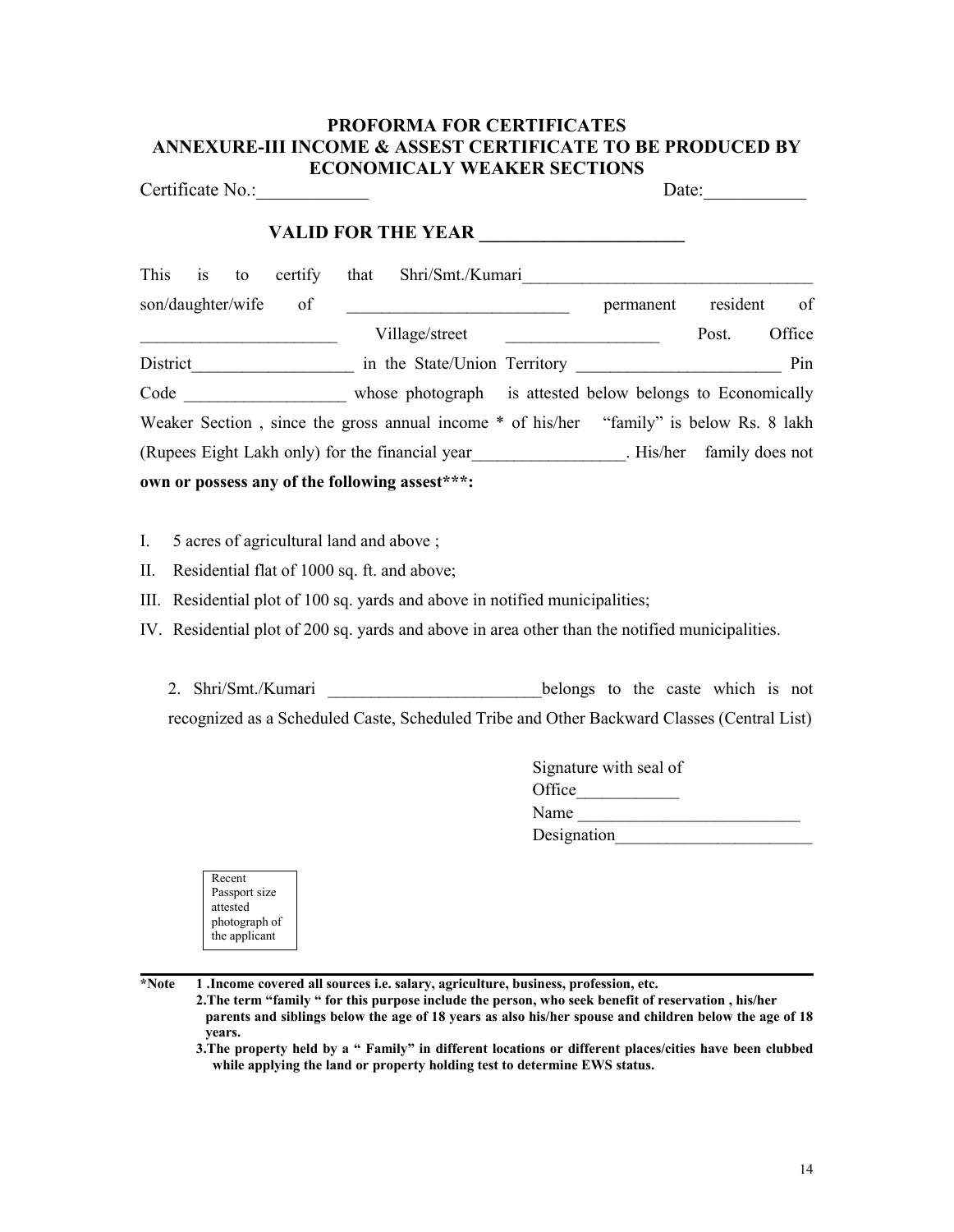### **APPLICATION FORM**

### **INSTITUTE OF PSYCHIATRY & HUMAN BEHAVIOUR, BAMBOLIM-GOA Post Basic Diploma in Psychiatric/Mental Health Nursing, 2021-2022**

### **For Office Use Only**

App. No<sub>ll</sub> Registration No.

**Academic record:**

| $^{\#}$ | <b>Pre-degree</b> | Year of | <b>Duration</b> | Examining | <b>Total</b>     | <b>Remarks</b> |
|---------|-------------------|---------|-----------------|-----------|------------------|----------------|
|         | /diploma/ degree  | passing |                 | authority | marks/Percentage |                |
|         | <b>SSC</b>        |         |                 |           |                  |                |
| ∠.      | <b>HSSC</b>       |         |                 |           |                  |                |
| J.      | GNM/              |         |                 |           |                  |                |
|         | PBB.Sc(N)/B.Sc(N) |         |                 |           |                  |                |
|         | $M.$ Sc. $(N)$    |         |                 |           |                  |                |

| Form checked | 2) Form Double-checked | 3) Original documents checked |
|--------------|------------------------|-------------------------------|
|              |                        |                               |
|              |                        |                               |
|              |                        |                               |

**Affix passport size self attested photograph**

#### **PERSONAL DATA**

 $\_$  ,  $\_$  ,  $\_$  ,  $\_$  ,  $\_$  ,  $\_$  ,  $\_$  ,  $\_$  ,  $\_$  ,  $\_$  ,  $\_$  ,  $\_$  ,  $\_$  ,  $\_$  ,  $\_$  ,  $\_$  ,  $\_$  ,  $\_$  ,  $\_$  ,  $\_$  ,  $\_$  ,  $\_$  ,  $\_$  ,  $\_$  ,  $\_$  ,  $\_$  ,  $\_$  ,  $\_$  ,  $\_$  ,  $\_$  ,  $\_$  ,  $\_$  ,  $\_$  ,  $\_$  ,  $\_$  ,  $\_$  ,  $\_$  ,

Name in full (in block letters, as per qualifying examination)

**………**

|     |                                | Sex Date of Birth Place of Birth |  |
|-----|--------------------------------|----------------------------------|--|
| Age |                                | Marital status:                  |  |
|     | Nationality: _________________ | Contact Nos.                     |  |
|     |                                |                                  |  |
|     |                                |                                  |  |
|     |                                | Permanent Address:               |  |

 $\_$  , and the set of the set of the set of the set of the set of the set of the set of the set of the set of the set of the set of the set of the set of the set of the set of the set of the set of the set of the set of th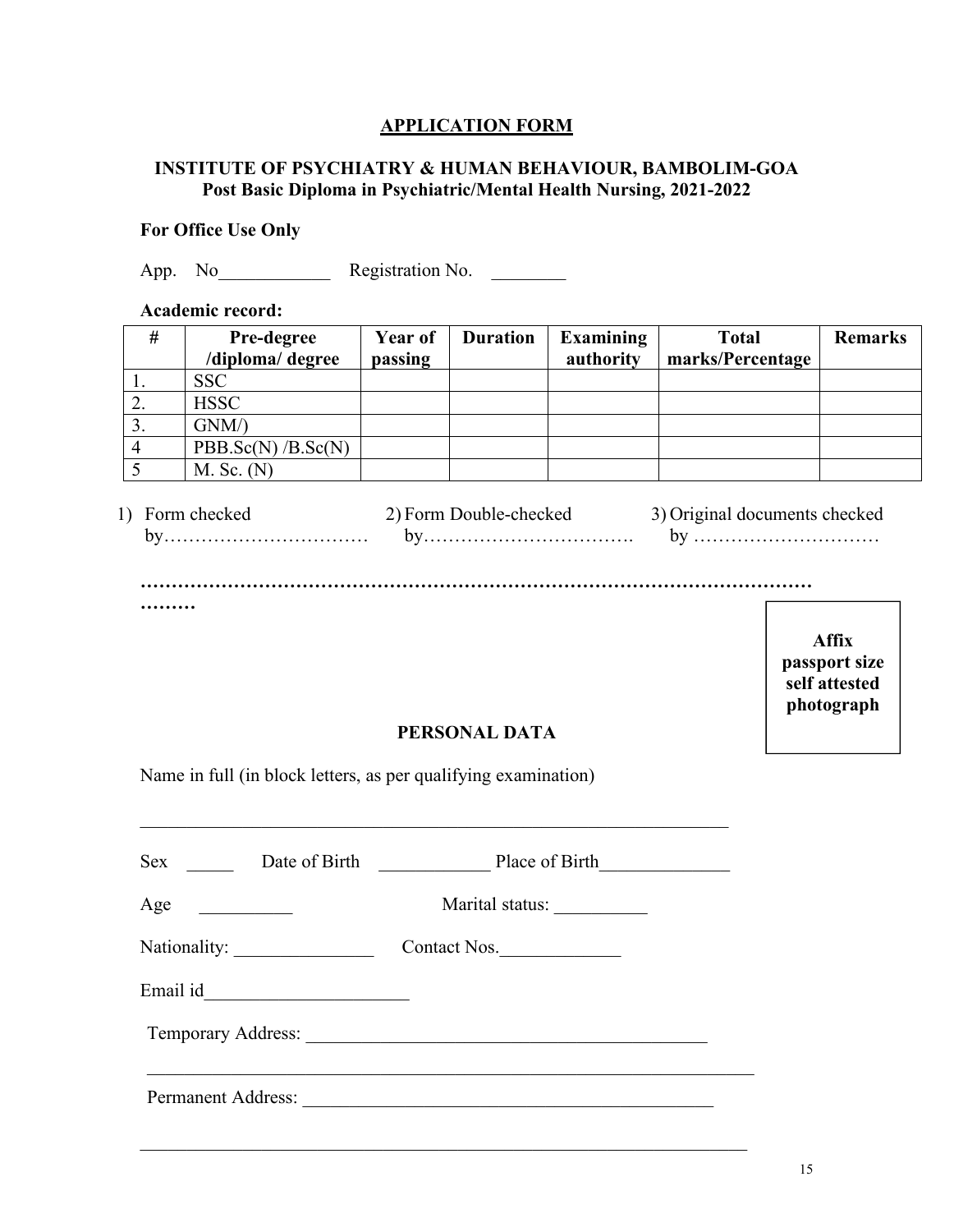Name and address of the institution/agency/hospital where last worked:

 $\frac{1}{2}$  ,  $\frac{1}{2}$  ,  $\frac{1}{2}$  ,  $\frac{1}{2}$  ,  $\frac{1}{2}$  ,  $\frac{1}{2}$  ,  $\frac{1}{2}$  ,  $\frac{1}{2}$  ,  $\frac{1}{2}$ 

Category under which you wish to apply for – General, SC, S.T., O.B.C., and **Person with Disabilities (Do Not tick)** WRITE **(ONLY ONE CATEGORY):** 

### **Post Basic Diploma in Psychiatric /Mental Health Nursing Program Check list for the documents to be attached**

a. Please enclose self-attested certificates/documents as per requirements (Part-II, clause 3 of the prospectus). (Tick the certificates you have enclosed).

 $\_$  , and the contribution of the contribution of the contribution of the contribution of  $\mathcal{L}_1$ 

b. **No original documents** should be attached. The admission committee shall not be responsible for loss of original documents if enclosed.

|                  | <b>ESSENTIAL CERTIFICATES FOR ALL CATEGORIES</b>                                                                                                                                  |                         |    |
|------------------|-----------------------------------------------------------------------------------------------------------------------------------------------------------------------------------|-------------------------|----|
| #                | <b>Certificates/Documents</b>                                                                                                                                                     | <b>Tick</b><br>enclosed | if |
| 1.               | Certificate of passing and statement of marks obtained at S.S.C. issued by the<br>recognized board.                                                                               |                         |    |
| 2.               | Certificate of passing and statement of marks obtained at H.S.S.C. issued by the<br>recognized board.                                                                             |                         |    |
| 3 <sub>1</sub>   | Passing Certificate<br><b>GNM</b><br>$\bullet$<br>PBB.Sc(N)/B.Sc(N)<br>MSc(N)                                                                                                     |                         |    |
| $\overline{4}$ . | Mark sheet<br>$\bullet$ GNM<br>• PBB.Sc $(N)/B$ .Sc $(N)$<br>$\bullet$ MSc(N)                                                                                                     |                         |    |
| 5.               | Degree/ Diploma certificate issued recognized University/Board                                                                                                                    |                         |    |
| 6.               | Registration certificate from State Nursing Council                                                                                                                               |                         |    |
| 7.               | Certificate of Birth from Registrar, Births and Deaths                                                                                                                            |                         |    |
| 8.               | No objection certificate from present employer                                                                                                                                    |                         |    |
| 9.               | Experience certificate from employer                                                                                                                                              |                         |    |
|                  | <b>Category Certificate</b>                                                                                                                                                       |                         |    |
| 1.               | Certificate from Deputy Collector in case of Candidates from S.C./S.T./OBC<br>(non- creamy layer) on prescribed proforma (Annexure I for S.C./S. T. Annexure<br>II for $O.B.C.$ ) |                         |    |
| 2.               | Certificate from the concern authorities regarding Central and State Government<br>employee.                                                                                      |                         |    |
| 3.1              | Certificate for physical handicapped from constituted Medical board of a<br>Government Hospital.                                                                                  |                         |    |
| $4_{\cdot}$      | Medical examination report from Government Doctor Only                                                                                                                            |                         |    |
|                  | For Candidates Other Than Those From Goa University                                                                                                                               |                         |    |
| 1.               | Migration Certificate                                                                                                                                                             |                         |    |
| 2.               | Provisional Eligibility Certificate from the University                                                                                                                           |                         |    |
|                  |                                                                                                                                                                                   |                         |    |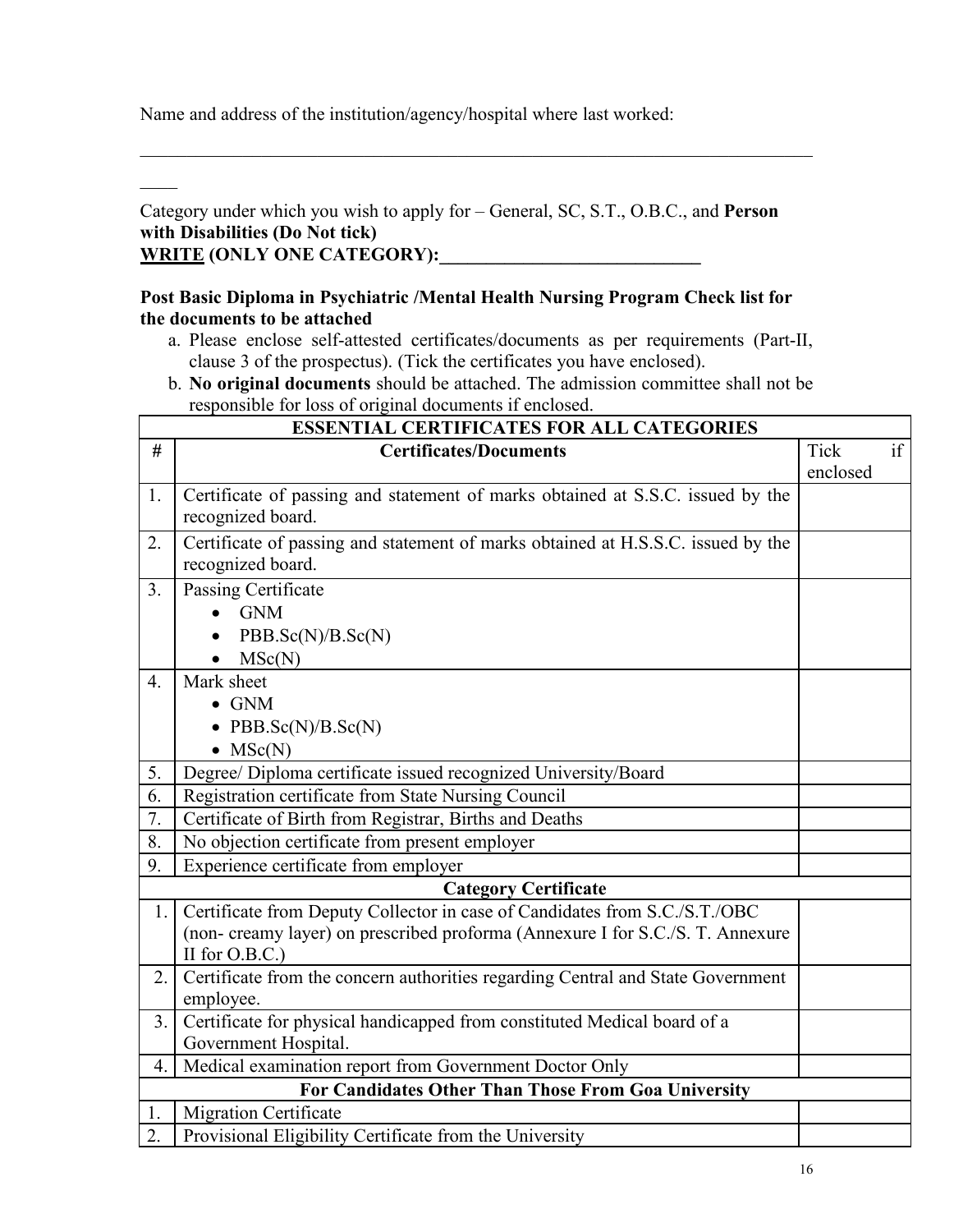#### **Declaration by the Candidate**

- a. I hereby state that I am eligible to be considered for admission to the Post Basic Diploma in Psychiatric/Mental Health Nursing.
- b. I hereby agree, if admitted, to conform to the rules and regulations at present in force or that may hereafter be framed for the administration of the Institute. I undertake that, so long as I am a student of the Institute I will not do anything that is unworthy of the Institute's ideals or do anything that will interfere with its orderly working and discipline. If admitted, I undertake to complete the program. I also undertake to serve the Government of Goa in any part of the state for a period of one year after completion of the Post Basic Diploma in Psychiatric/Mental Nursing, if called upon to do so by the Government within a period of six months.
- c. I am aware that ragging is banned from the Institute of Psychiatry  $\&$  Human Behaviour, Goa and that if I am found guilty of ragging I am liable for punishment as deemed fit by the Director, Institute of Psychiatry & Human Behaviour.

| Signature of the Candidate |  |
|----------------------------|--|
| Name of Candidate          |  |

Place:

Date: